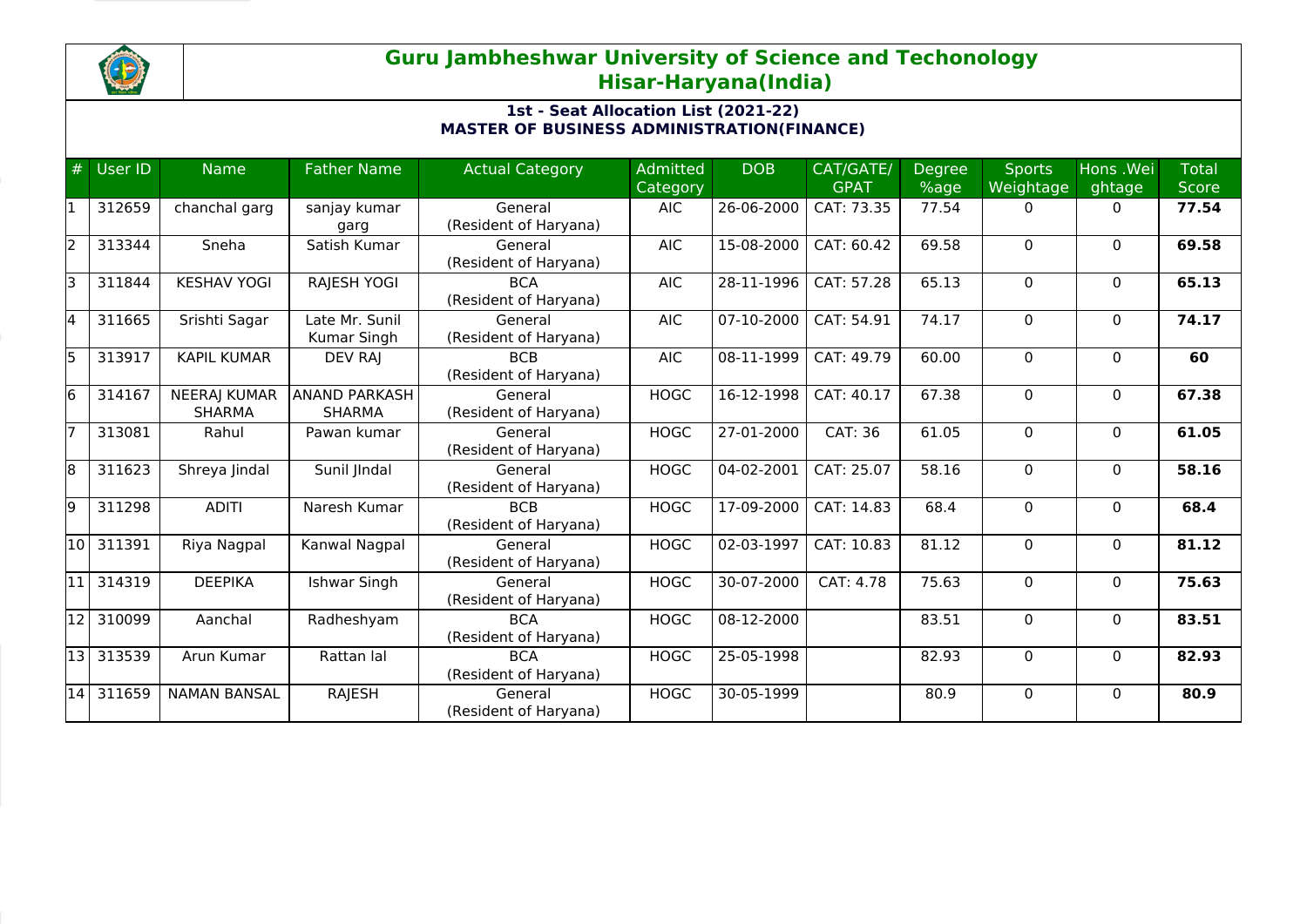

## **Guru Jambheshwar University of Science and Techonology Hisar-Haryana(India)**

## **1st - Seat Allocation List (2021-22) MASTER OF BUSINESS ADMINISTRATION(FINANCE)**

| #               | User ID | <b>Name</b>          | <b>Father Name</b>  | <b>Actual Category</b> | <b>Admitted</b> | <b>DOB</b> | CAT/GATE/   | <b>Degree</b> | <b>Sports</b> | Hons .Wei    | <b>Total</b> |
|-----------------|---------|----------------------|---------------------|------------------------|-----------------|------------|-------------|---------------|---------------|--------------|--------------|
|                 |         |                      |                     |                        | Category        |            | <b>GPAT</b> | %age          | Weightage     | ghtage       | <b>Score</b> |
| <b>15</b>       | 310992  | Sourabh              | Krishan             | General                | <b>HOGC</b>     | 03-06-2000 |             | 80.3          | 0             | 0            | 80.3         |
|                 |         |                      |                     | (Resident of Haryana)  |                 |            |             |               |               |              |              |
| 16              | 313262  | <b>DEEPIKA YADAV</b> | <b>MAHESH KUMAR</b> | <b>BCB</b>             | <b>HOGC</b>     | 01-04-1998 |             | 79.23         | $\mathbf 0$   | $\mathbf 0$  | 79.23        |
|                 |         |                      | YADAV               | (Resident of Haryana)  |                 |            |             |               |               |              |              |
| 17              | 313537  | Gourav               | Dayanand            | <b>EWS</b>             | <b>EWS</b>      | 20-02-2001 |             | 78.11         | $\Omega$      | $\mathbf{0}$ | 78.11        |
|                 |         |                      |                     | (Resident of Haryana)  |                 |            |             |               |               |              |              |
| 18              | 313512  | <b>RENU</b>          | <b>WAZIR SINGH</b>  | <b>SC</b>              | SC              | 01-04-1999 |             | 76.22         | 0             | 0            | 76.22        |
|                 |         |                      |                     | (Resident of Haryana)  |                 |            |             |               |               |              |              |
| 19              | 310958  | <b>DIMPLE RANI</b>   | <b>SAMPAT SINGH</b> | SC                     | <b>SC</b>       | 08-02-2000 |             | 74.31         | $\Omega$      | $\mathbf{0}$ | 74.31        |
|                 |         |                      |                     | (Resident of Haryana)  |                 |            |             |               |               |              |              |
| 20              | 315756  | Sushma Rani          | Kashmir Chand       | <b>BCA</b>             | BCA3            | 30-04-2001 |             | 70.81         | $\Omega$      | $\mathbf{0}$ | 70.81        |
|                 |         |                      |                     | (Resident of Haryana)  |                 |            |             |               |               |              |              |
| $\overline{21}$ | 315751  | <b>DEEPAK KUMAR</b>  | <b>RAMESH KUMAR</b> | <b>BCA</b>             | BCA3            | 08-11-2000 |             | 70.56         | $\mathbf 0$   | $\mathbf{0}$ | 70.56        |
|                 |         |                      |                     | (Resident of Haryana)  |                 |            |             |               |               |              |              |
| 22              | 313852  | <b>KOMAL</b>         | <b>OM PARKASH</b>   | <b>BCA</b>             | BCA3            | 27-03-2001 |             | 70.38         | $\Omega$      | $\Omega$     | 70.38        |
|                 |         |                      |                     | (Resident of Haryana)  |                 |            |             |               |               |              |              |
| $\overline{23}$ | 311755  | Manisha              | Dilbag singh        | <b>SC</b>              | SC              | 12-02-2001 |             | 70            | 0             | $\mathbf{0}$ | 70           |
|                 |         |                      |                     | (Resident of Haryana)  |                 |            |             |               |               |              |              |
| 24              | 316335  | Pawan Kumar          | Zile Singh          | <b>BCA</b>             | BCA3            | 24-10-1999 |             | 69.59         | 0             | 0            | 69.59        |
|                 |         |                      |                     | (Resident of Haryana)  |                 |            |             |               |               |              |              |
| 25              | 311222  | Neha                 | Sh. Jagan Nath      | <b>BCB</b>             | BCB3            | 18-09-1996 |             | 69.47         | $\Omega$      | $\mathbf{0}$ | 69.47        |
|                 |         |                      | Gupta               | (Resident of Haryana)  |                 |            |             |               |               |              |              |
| 26              | 311543  | AMISHA YADAV         | SURENDER SINGH      | <b>BCB</b>             | BCB3            | 18-09-1998 |             | 69.20         | $\mathbf 0$   | $\mathbf{0}$ | 69.2         |
|                 |         |                      |                     | (Resident of Haryana)  |                 |            |             |               |               |              |              |
| $\overline{27}$ | 313795  | <b>RANDHEER</b>      | Rajender singh      | <b>BCB</b>             | BCB3            | 05-03-2001 |             | 68.78         | $\mathbf 0$   | $\mathbf{0}$ | 68.78        |
|                 |         |                      |                     | (Resident of Haryana)  |                 |            |             |               |               |              |              |
| 28              | 313751  | Ajay Khambra         | Partap Singh        | $\overline{SC}$        | <b>DSC</b>      | 30-11-1997 |             | 68.51         | $\Omega$      | $\Omega$     | 68.51        |
|                 |         |                      |                     | (Resident of Haryana)  |                 |            |             |               |               |              |              |
| 29              | 312651  | PRIYANKA             | <b>SUBASH CHAND</b> | SC                     | <b>DSC</b>      | 02-12-1999 |             | 68.13         | 0             | $\mathbf{0}$ | 68.13        |
|                 |         |                      |                     | (Resident of Haryana)  |                 |            |             |               |               |              |              |